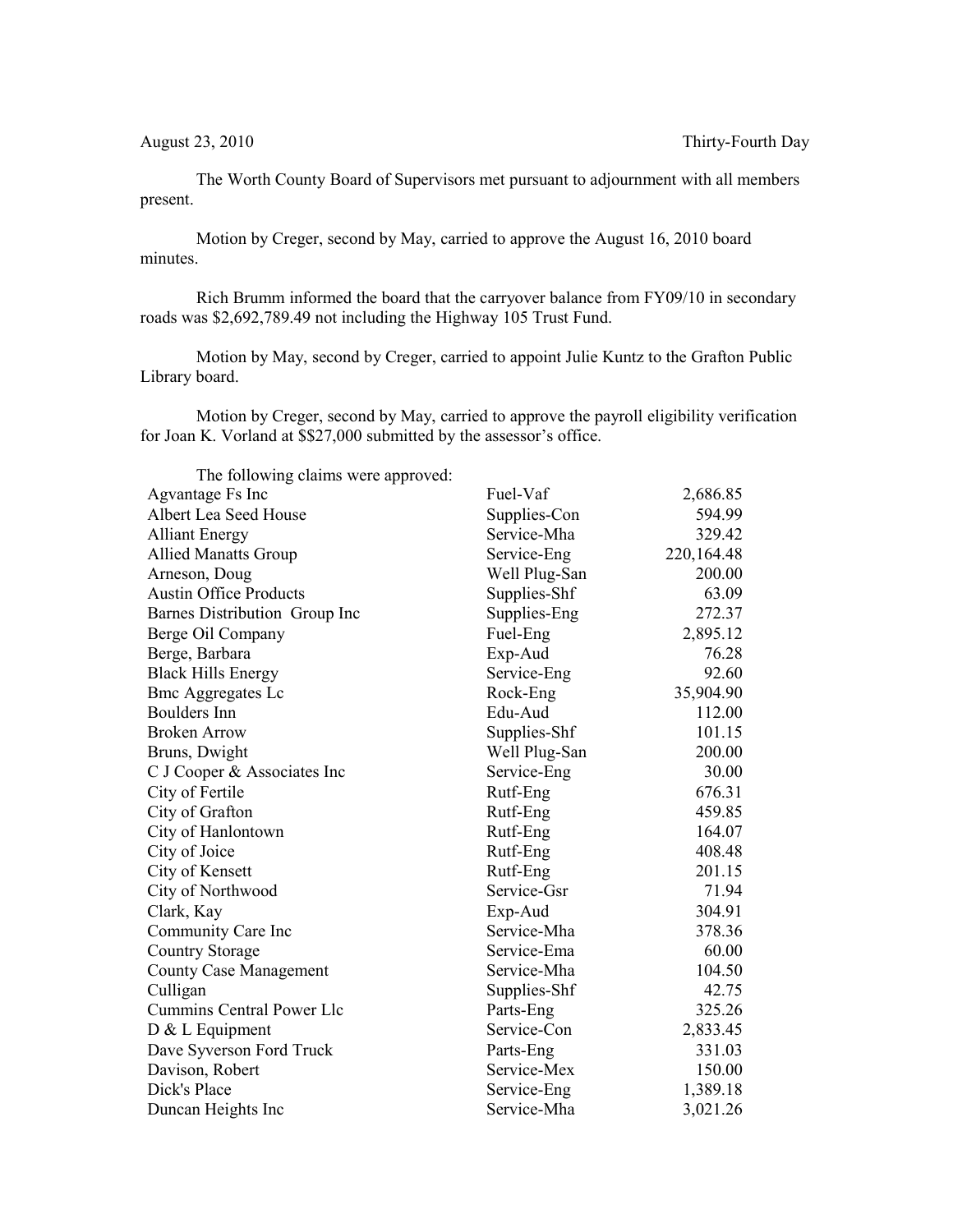| Epland, Bruce                         | Well Plug-San    | 195.00               |
|---------------------------------------|------------------|----------------------|
| Fallgatter's Market                   | Supplies-Phd     | 42.50                |
| Fastenal                              | Credit Parts-Eng | 1,096.90             |
| Ferden, Eugene                        | Meeting-Vaf      | 61.04                |
| Ferley, Paul                          | Meeting-Vaf      | 50.00                |
| Francis Lauer Youth Services I        | Service-Juj      | 93.30                |
| Graham Tire                           | Tires-Eng        | 2,492.11             |
| Green Canopy                          | Service-Con      | 125.00               |
| Hackbart, Philip E.                   | Meeting-Vaf      | 61.04                |
| Hawkeye Foodservice Dist              | Supplies-Shf     | 374.88               |
| <b>Healthworks</b>                    | Service-Eng      | 52.00                |
| <b>Heartland Power Coop</b>           | Service-Eng      | 101.03               |
| Hendrikson, Debra                     | Mileage-Hha      | 151.50               |
| Hoiseth, Tarah                        | Mileage-Hha      | 187.00               |
| Hotel Julien Dubuque                  | Edu-Rec          | 235.20               |
| Huber Supply Co                       | Supplies-Eng     | 41.06                |
| Huebner, Cheryl                       | Mileage-Phd      | 41.60                |
| Hygienic Laboratory Accts Rec         | Service-Con      | 11.00                |
| I Wireless                            | Service-Shf      | 624.97               |
| Ia Counties Public Health Asso        | Dues-Phd         | 50.00                |
| Iowa Dept of Human Services           | Service-Mha      | 30,052.38            |
| Iowa Dept of Transportation           | Supplies-Eng     | 1,995.75             |
| <b>Iowa Division of Labor Service</b> | Service-Gsr      | 25.00                |
| Iowa Secretary of State               | Fee-Shf          | 25.00                |
| J & J Machining Welding & Fabr        | Supplies-Eng     | 100.00               |
| Jefferson County Assessor             | Reimb-Asr        | 9.18                 |
| Joe's Collision & Performance         | Service-Shf      | 48.75                |
| Johnson, Teresa                       | Mileage-Phd      | 102.00               |
| Kenison, Elizabeth                    | Exp-Rec          | 306.14               |
| Kossuth County Cpc                    | Service-Mha      | 2,050.27             |
| Larsen Plumbing                       | Supplies-Eng     | 1,035.10             |
| Levad, Charles                        | Service-Mha      | 66.00                |
| Lexis-Nexis                           | Service-Att      | 128.00               |
| Liberty Square                        | Service-Mha      | 1,979.66             |
| Low, Keith                            | Reimb-Eng        | 600.00               |
| Low's Standard                        | Fuel-Asr         | 33.11                |
| Manly Junction Signal                 | Service-Phd      | 782.12               |
| Marshall & Swift Inc                  | Service-Shf      | 242.81               |
| Martin Marietta Aggregates            | Rock-Con         |                      |
|                                       | Service-Phd      | 138,815.72<br>258.88 |
| <b>Mason City Business Systems</b>    |                  |                      |
| Mason City Overhead                   | Service-Eng      | 441.30               |
| Matt Parrott & Sons Co                | Supplies-Dap     | 330.80               |
| Mercy Medical Center-North Ia         | Service-Mex      | 734.01               |
| Mitchell County Ema                   | Mileage-Ema      | 244.26               |
| Mittelstadt                           | Service-Mex      | 445.00               |
| Mueller, Dean A                       | Exp-Con          | 20.00                |
| <b>Next Generation Technologies</b>   | Service-Mha      | 520.00               |
| North Country Equipment               | Parts-Eng        | 978.95               |
| North Iowa Vocational                 | Service-Mha      | 2,029.10             |
| Northern Iowa Therapy Pc              | Service-Phd      | 210.00               |